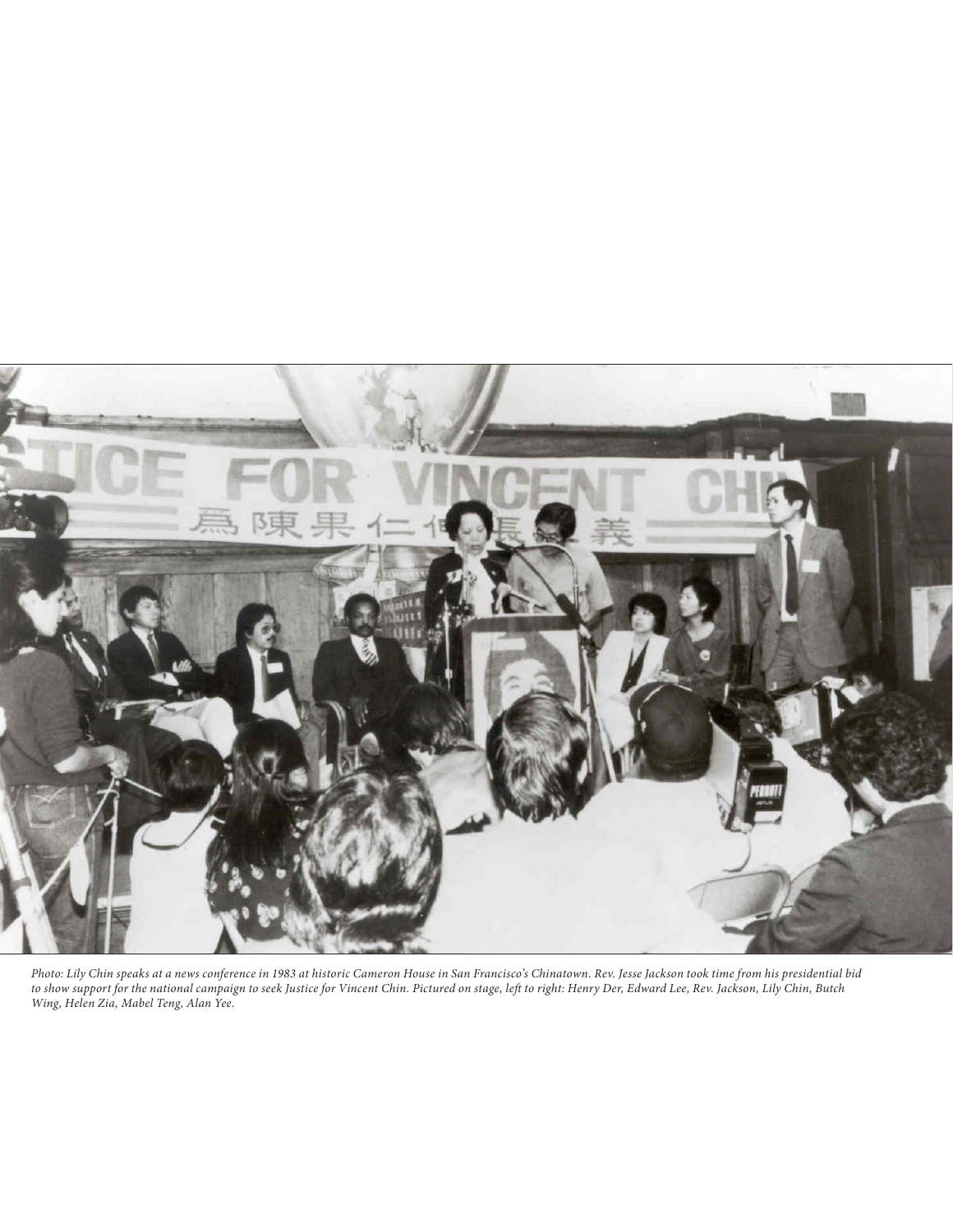## *Lily Chin: The Courage to Speak Out*

## **Helen Zia**

n June 19, 1982, Vincent Jen Chin and a few close<br>friends were out on a warm summer evening in<br>Detroit, Michigan, to celebrate his upcoming wed-<br>ding with an all-American bachelor party. friends were out on a warm summer evening in Detroit, Michigan, to celebrate his upcoming wedding with an all-American bachelor party.

The early 1980s were a time of deep economic depression, when a massive oil crisis made it difficult for people to drive big Detroit-made gas guzzling automobiles. Instead, Americans were buying smaller and fuel-efficient Japanese cars — and hundreds of thousands of autoworkers in Detroit were unemployed, losing their jobs and their homes. Many business and political leaders pointed their fingers toward the Pacific and blamed Japan, inciting racial-hatred against anyone who looked Japanese, rather than taking responsibility for their own failed policies.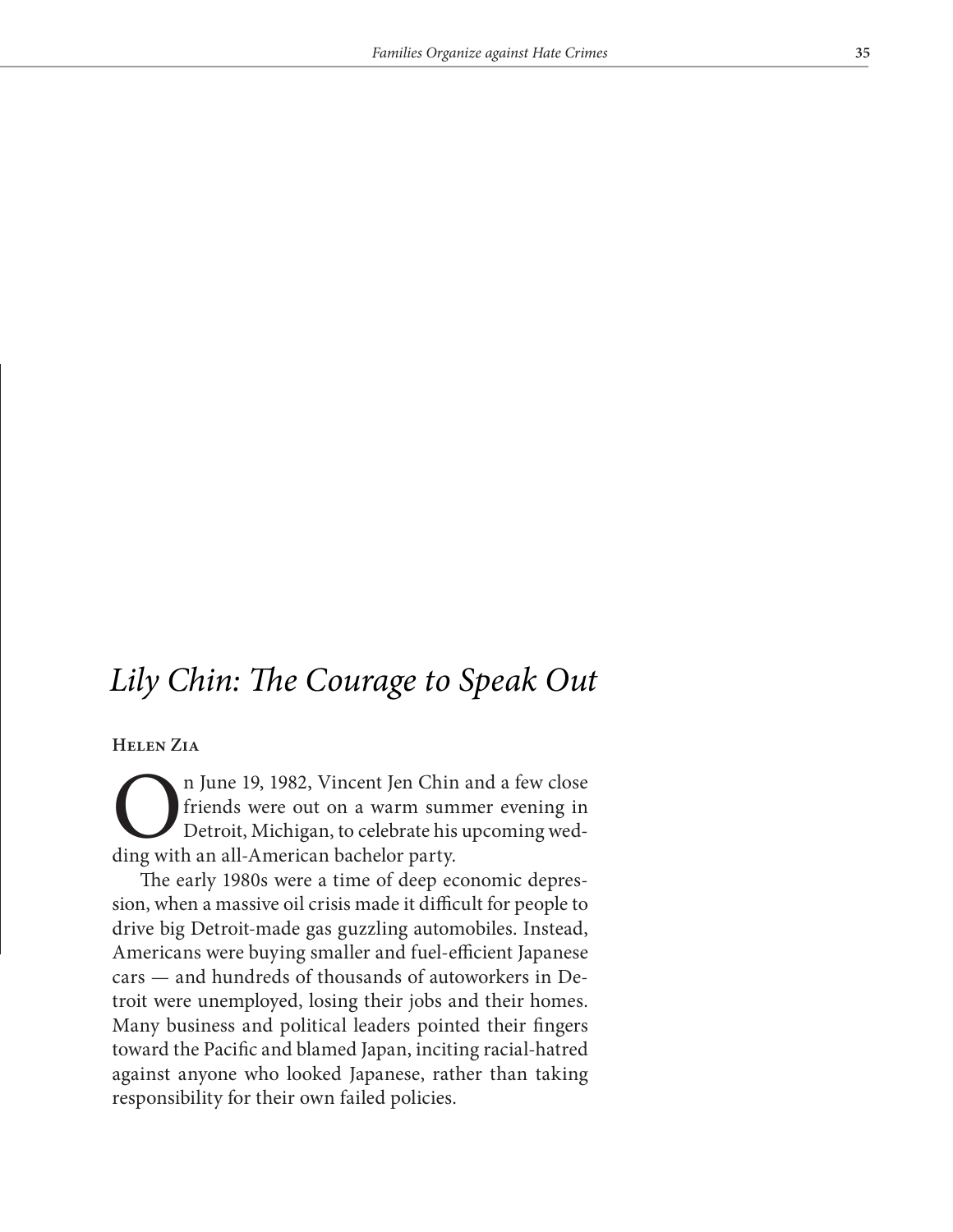*"Lily Chin found the strength to speak to thousands of people at community gatherings, rallies and demonstrations across the country, and even to appear on television."*

*– Helen Zia on Lily Chin*

At the bar where Vincent and his friends went<br>to celebrate, two Anglo autoworkers blamed<br>the Chinese American for Detroit's difficul-<br>ties. They called Chin racial slurs. He fought back to celebrate, two Anglo autoworkers blamed the Chinese American for Detroit's difficuland they chased him through the streets of Detroit. When the night was over, the two Anglo men, Ronald Ebens and Michael Nitz, beat Vincent Chin to death by swinging a baseball bat to his head several times. His 400 wedding guests went to his funeral instead.

Several months later, the two men were in criminal court, waiting to receive their punishment after they were found guilty of Vincent Chin's slaying. The shocking sentence: probation and \$3,000 in fines for brutally beating another human being to death. The two Anglo men didn't spend a single day in jail for their violent and deadly crime.

People everywhere were outraged that these killers got away with murder. Chinese Americans and other Asian Americans were especially angry that the court would allow a hate crime against an Asian person go unpunished. For many Chinese Americans, it was just like the frontier "justice" of the 1800s, when a white man could kill an Asian person with impunity.

Because of this injustice, many people in the Asian American community of southeastern Michi-

gan organized a national civil rights movement to reach out to people all across America. Vincent Chin's mother, Lily Chin, an immigrant from China who spent a lifetime of hard work in restaurants, laundries and factories, became the moral conscience of this national campaign. The goal was simple: that people of Asian descent in America should be treated as full human beings, with equal justice, fairness and dignity.

The campaign eventually forced the federal government to seek a civil rights trial against

the two killers — the first time the federal government ever pursued a civil rights claim on behalf of an Asian American person. Although Ebens, the one who swung the bat at Vincent's head, was found guilty in federal court, his conviction was later overturned without either killer spending a day in jail.

Lily Chin was devastated and grief-stricken after the brutal killing of her only child. When she learned that Vincent's killers would go free with only probation and fines, her heart broke again. Yet she found the strength to speak to thousands of people at community gatherings, rallies and demonstrations across the country, and even to appear on television. Often speaking through tears, Lily Chin would say, in halting English, that she didn't want any other mother to lose their child as she did.

These and many other examples of Lily Chin's bravery inspired Asian Americans of all ages and backgrounds to speak up against hate crimes in their own communities. Numerous Asian American groups all over the country organized for equal justice and against hate violence because of Lily Chin's willingness to raise her voice. An Academy Awardnominated film called *"Who Killed Vincent Chin?"* documents her role in motivating the movement against anti-Asian violence and racism.

> Sadly, Lily Chin died after a long illness in 2002, twenty years after her son was killed. She did not live to see justice done for her son, but she had the love and support of the many people whose lives were touched by her. Lily Chin's sisters asked me to deliver the eulogy at her funeral. I did so with much sorrow in my heart — and with the conviction that Lily Chin's spirit continues to live on, teaching all how one person who speaks truth to power can spark a movement to change the world.



*Photo: Vincent Chin, credit:* © *Estate of Vincent Chin.*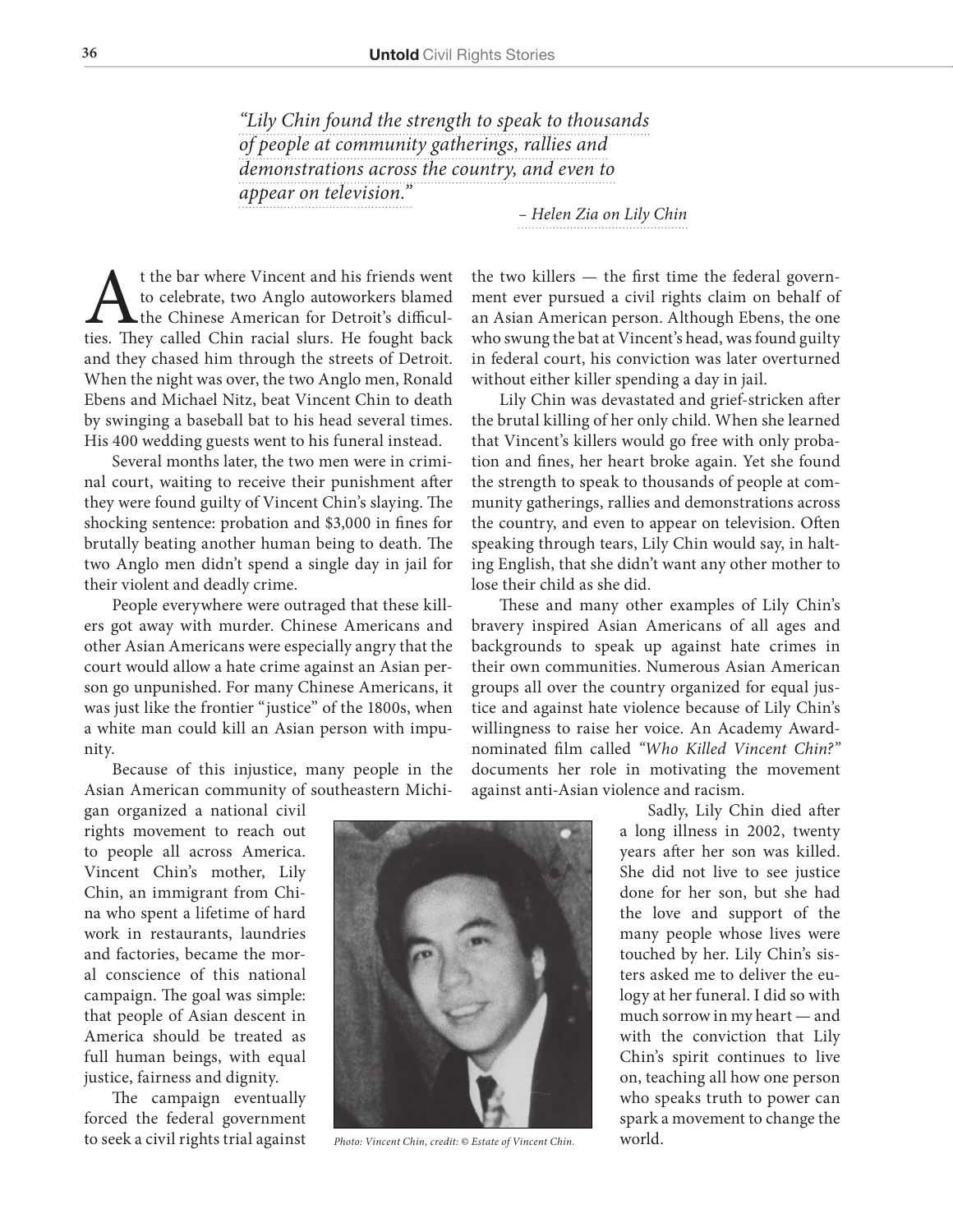## *Eulogy for Mrs. Lily Chin June 15, 2002, William Sullivan Funeral Home, Southfield, Michigan*

 $\prod_{\text{span}}$ f Lily Chin were to sit up right now and look at us, I know that her eyes would get wide and they would flash that special, almost mischievous, spark that she had. She'd give us a smile as wide as this room and she'd say, "Waaahhh, look at so many people here today. Why you all come and see me?" She would say, "You make my heart very happy," and then she would try to feed us all, every one of us.

Mrs. Chin was like that — friendly, warm, generous, and funny. She was a person who loved people, especially children. She was always happy to have visitors and to hear the latest news in their lives. She was very close to her large extended family and she also loved to connect to the families of the people she met. She would never fail to ask, "How's your Mama?" Or, "How's the baby?"

You could count on Mrs. Chin to tell it like it is — if she hadn't seen you in a while, she might say, with a grin, "Eh, you look like 10 pounds heavier." Or, "Oh, you look so skinny. Better eat more." Or she'd say, laughing, "Those shoes — looks like a duck."

She was very observant and sharp; she knew what was going on around her. She read the *Detroit Free Press* and the *Detroit News* — in English, of course. She also read the Chinese language newspapers. She was very up on current events. And she knew everything that was happening with her son Vincent's case.

That's how Mrs. Chin was, and I feel very blessed to have known her. Many people only saw Mrs. Chin through the media, in her terrible grief and sadness, over the tragic death and injustice of her beloved son Vincent. I also first got to know Mrs. Chin during that shocking time.

I met Mrs. Chin at a small meeting at the Golden Star Restaurant in Ferndale, where Vincent had worked nights as a waiter. It was right after Judge Charles Kaufman let Vincent's killers off with probation and a fine for their brutal hate crime.

Mrs. Chin sat in the back of the room as people discussed the legal options. Everyone could hear her sobs throughout the meeting. But then, when it was unclear what direction the community might take, Mrs. Chin stood up and said in her firm voice, "We must tell the American people this is wrong."

In that moment, everyone could feel Mrs. Chin's courage and strength. Even in her deepest personal pain, she was able to stand up and press forward. It would have been far easier for Mrs. Chin to suffer privately than to bare her raw feelings over and over again. She relived the details of her son's terrible tragedy hundreds of times, telling the story to strangers, to reporters, to television cameras, and to Phil Donahue on national TV — each time reliving the pain, all in the pursuit of that elusive thing called justice.

The Pledge of Allegiance that Mrs. Chin took so long ago when she became an American citizen contained a promise: "with liberty and justice for all." Mrs. Chin knew very well what that meant and she wasn't fighting for her son alone. She declared from the very beginning that she hoped that no other mother would have to feel the pain that she did, losing a child to violence and bigotry.

Some people call Mrs. Chin the "Rosa Parks of Asian Americans" — and she was indeed. She stood up and refused to accept what was handed to her. Her courage rang through her grief, touching all who could hear. For me and hundreds and thousands of others, it was a call heard far and wide, uniting Asian Americans and people of conscience across this country.

Her dignity, strength, and bravery stood in sharp contrast to those who said that nothing could be done, that we had to accept another 'Chinaman's chance.' Mrs. Chin stood up to show millions of Americans that something could indeed be done.

*"Some people call Mrs. Chin the 'Rosa Parks of Asian Americans' — and she was indeed. She stood up and refused to accept what was handed to her."*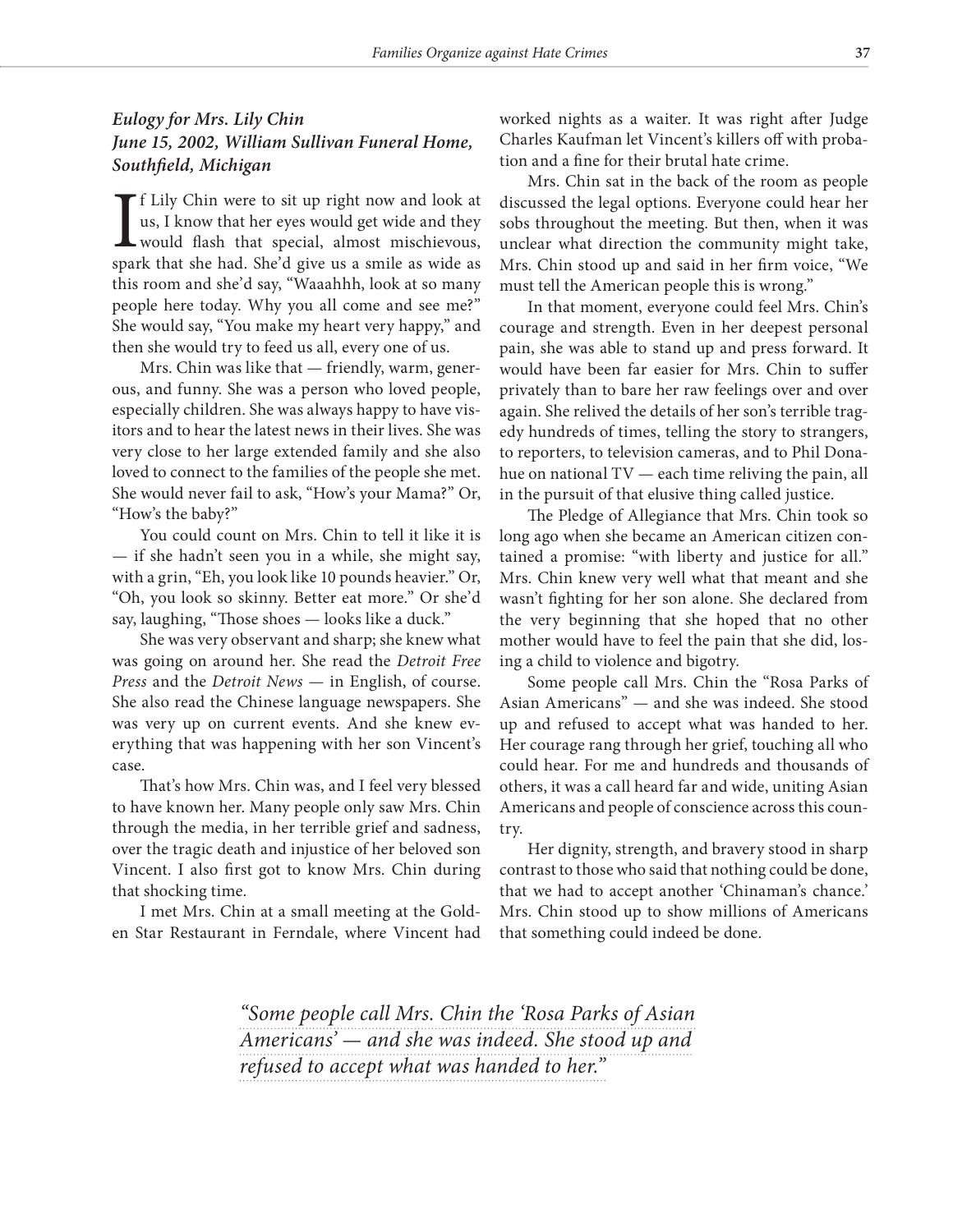I'm sure Mrs. Chin never imagined that she would become the symbol of moral courage to a civil rights movement that would reach around the world. When she came to America in 1947 as the bride of David Bing Hing Chin, they didn't have much in material wealth. She told me stories about her life working in a small laundry with her husband in Highland Park in the 1950s. They laundered shirts for a few cents, and sometimes they were lucky if they cleared two dollars for the day. Later on, they worked in Chinese restaurants, and when her husband retired, she took a job at a factory on 11 Mile Road, where she assembled snow brushes and ice scrapers for cars.

She lived an honest life that resonated with so many other Americans. For an Asian American like me, Mrs. Chin's story struck a deep chord. Her family story could have been my story, could have been so many of our family stories — sure, different faces in different places — but it was the same struggle and the same spirit of building a life in America.

I never heard Mrs. Chin complain about her life. Not once. She wasn't a victim — she was a doer and a fighter in every way. When it came to fighting for the check at a restaurant, Mrs. Chin could get down and wrestle anyone to the ground — she was tougher than a cowpoke at rodeo. That's how Mrs. Chin was. She had a backbone of steel and a heart of gold — she was generous and giving. Now, that didn't mean she was a spendthrift, because she knew how to watch for the bargains. But she was always making gifts for other people. And could she ever knit! She could knit a vest or a sweater in a day or two — a scarf, in a blink! She was always making something to give to someone.

And then, there was food. Mrs. Chin was a wonderful cook who only used the freshest vegetables she would even grind her own meat. In fact, she was always whipping up delicious meals for friends, families, and the lawyers and volunteers who would often stop by her house on Gardner Street in Oak Park.

Mrs. Chin was everyone's mother, grandmother, sister, auntie. She paid special attention to the small children of so many of the ACJ volunteers who were young parents back then. I think her favorite hobby was matchmaking — she was always trying to find matches for the single, unmarried people she met.

Mrs. Chin would try to show her thanks in any way she could to all of the many people who had fought for justice with her. I know Mrs. Chin would want me to say now, again and again, that she was especially grateful to people of all colors, religions, and backgrounds from all over America, and especially here in the Detroit area. She was very familiar with the groups that were there in the beginning, such as the Detroit Chinese Welfare Council, the Association of Chinese Americans, the Japanese American Citizens League, and the Detroit Chinese Church. Above all, the American Citizens for Justice held a special place in her heart. She was deeply appreciative to so many individuals and organizations that are too numerous to mention here.

By 1987, the legal cases were over and Mrs. Chin decided to move to China, it was just too sad for her to stay in America. It was a good move for her — her elderly mother was still living then, and in the last 15 years, Mrs. Chin was able to travel on tours to Europe, Australia, and in Asia. We wrote to each other and I thought I'd share a few lines from some letters she wrote to me:

1987 — *Dear Helen, how are you? I feel very well. I stopped in Hong Kong for 10 days in October went to Canton. My Mama is very happy to see me. I buy new furniture. The price is cheap. The weather is good.*

1989 — *Dear Helen, I have your letter. I am OK in Guangzhou. Canton is good. Don't worry about me, I can take care of myself. The weather is very hot. Two weeks ago I got a letter related to Vincent. Do you understand? Thank you.*

*"Her dignity, strength, and bravery stood in sharp contrast to those who said that nothing could be done, that we had to accept another 'Chinaman's chance.' Mrs. Chin stood up to show millions of Americans that something could indeed be done."*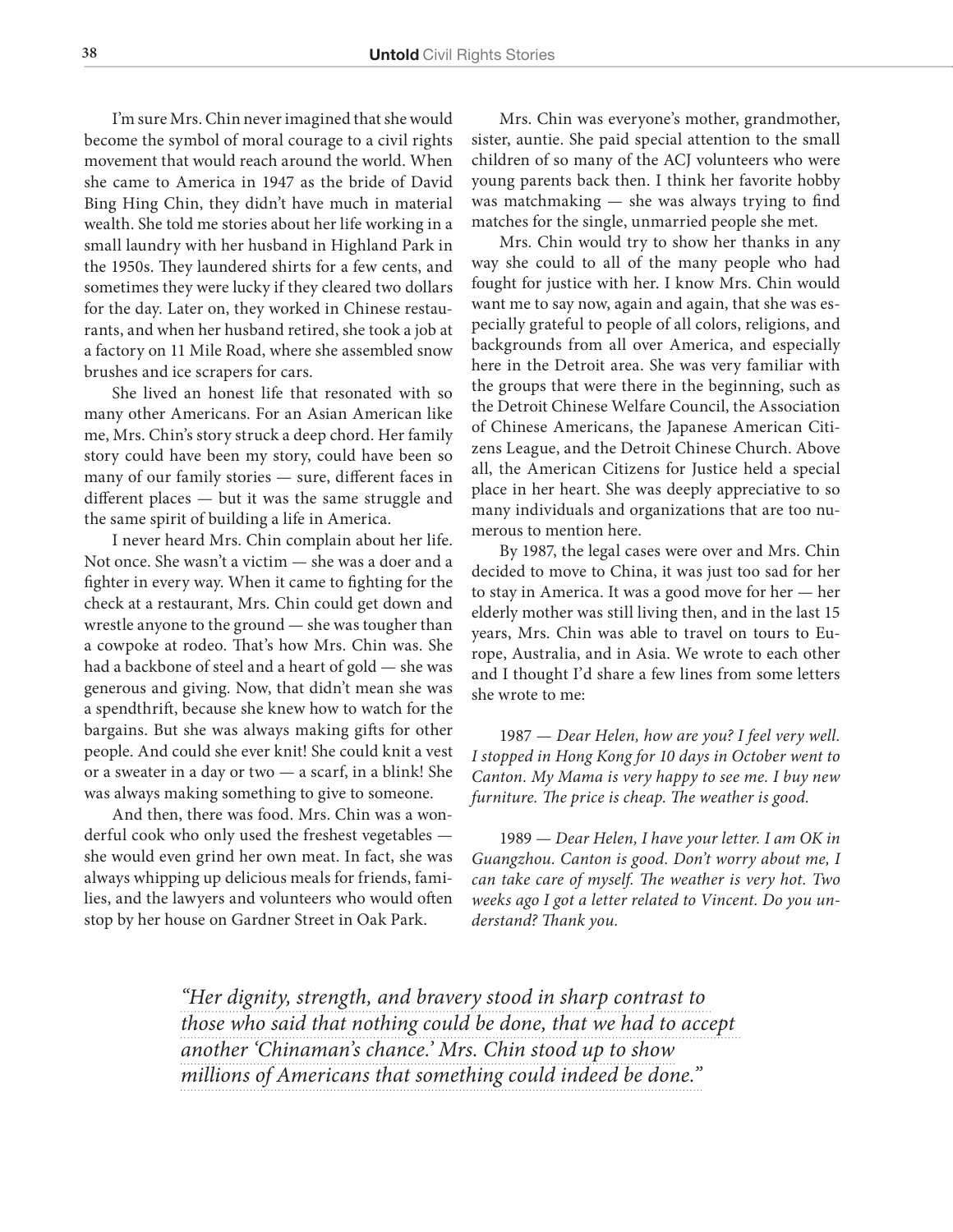



*Photos, left: Lily Chin at the podium with Rev. Jesse Jackson looking on. Right: One of many rallies across the U.S. calling for Justice for Vincent Chin.* © *Estate of Vincent Chin.*

*"Lily Chin's story could have been my story, it could have been so many of our family stories — different faces and different places, but the same struggle and same spirit of building a life in America."*

*– Helen Zia on Lily Chin*

1994 — *The house in Canton had to be torn down. I moved to Hoi Ping. I got many cousins and the town looks great. I moved to a flat. The decoration is nice. I'm fine and healthy. Thanks to all and say hello to my friends.*

I was able to visit her in China. We went on walks through Hoi Ping (Mandarin: Kaiping) together, and she seemed to know everybody. People would stop her to say hello, and they'd exchange news and jokes. Mrs. Chin showed me the school she helped build with the little bit of money left from Vincent's case. She also wanted to continue the scholarship in Vincent's name that is administered through ACJ. I hope you'll all donate to it and help spread the word.

Last year, Mrs. Chin came back to Michigan for medical treatment. She didn't want people to know about her illness. She fought valiantly to stay as independent as she could, and she was able to do so with the love and care of her sister Amy Lee, her niece Jenny and nephew Lewis and their families, who all watched over Mrs. Chin around the clock during these difficult months. Mrs. Chin was also able to find some spiritual peace through church. She was baptized into the Farmington Hills Chinese Bible Church last Thanksgiving, and she found a lot of comfort from Reverend Tsang and her fellow parishioners. When she couldn't take care of herself anymore, the good people of the Farmington Hills Health Care Center came to her assistance.

If Lily Chin were to sit up right now and smile with that sparkle in her eyes, she'd say, "Waaahhh, look at so many people here today. Why you all come to see me?"

Mrs. Chin, we're here to thank you for touching our lives with your courage, your strength, your dignity, your friendship and love. We came to let you know that you didn't fight alone and that we will continue to work for justice for all. We came to give you our love and we are so glad that you are at peace now; that you are together with your husband and with your beloved son Vincent.

I know Mrs. Chin is saying to us now, "You make my heart very happy."

## *Postscript:*

 $\prod_{a \text{ } \text{fin}}$ n the years since Lily Chin's death, I often think of her — especially her laughter, the way she got excited, eyes sparkling, when she was about to make a funny observation about something she had seen or heard. We had developed a close relationship over the years and long ago we decided that I should call her "Godmother." She was indeed motherly to me and others around her, always looking after other people. Knowing this about her only deepened my sense of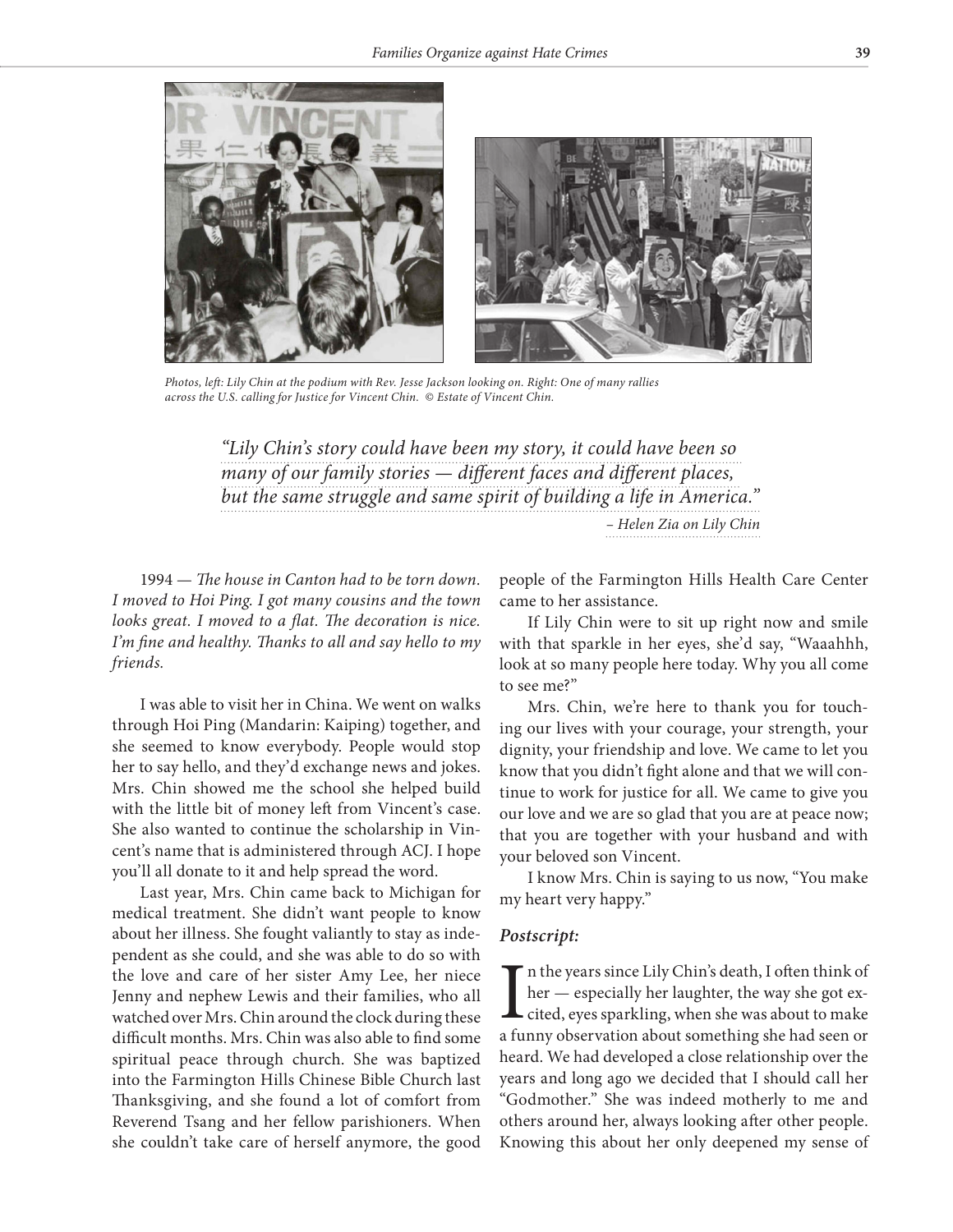

*"I'm sure Mrs. Chin never imagined that she would become the symbol of moral courage to a civil rights movement that would reach around the world."*

*– Helen Zia on Lily Chin*

*Photo: Lily Chin, credit:* © *Estate of Vincent Chin.*

her loss with the murder of her only child as well as the loss of grandchildren she would never enjoy.

Mrs. Chin's special caring qualities and honesty made her the kind of person whom others looked up to and were willing to follow — an inspiring leader with her courage, forthrightness, and integrity. She was so much more than a symbol of injustice and a mother's grief, which were the images that the media had captured so movingly.

One of the saddest and most difficult things I've ever done was to tell Mrs. Chin that the civil rights case was over, lost. When she heard that there were no more legal avenues to pursue, she turned to me and asked, "Helen, is there anything else we can do?" I had to answer, "No, there's nothing more with the civil rights case." Then I watched as the pain and disappointment washed over her.

There is still unfinished business in the quest for justice for Vincent Chin. After the civil rights trial was over, there was one more court case, involving the monetary loss from taking Vincent Chin's life. A civil judge assessed the killers with a sum of money liability that the killers would have to pay Lily Chin for the loss of her son.

Ronald Ebens told reporters that he would never pay Mrs. Chin as the court ordered. He soon left Michigan and moved to Henderson, Nevada, without telling the Michigan court his new location, making it possible for him to avoid paying his court-ordered obligation to Lily Chin. The convicted killer who never spent a day in jail for his vicious attack against an Asian American has been living a comfortable life in Nevada. But Lily Chin's estate has remained open so that Ebens will never be free of his obligation to pay for the injuries caused by his hate-motivated crime.

It is also disturbing to hear the occasional voices that claim anti-Asian racism had nothing to do with Vincent's death. In addition, there have been many cases involving members of law enforcement, public officials and the media, who automatically deny that race or discrimination plays a factor when a hate crime against an Asian American occurs, even if they know little or nothing about Asian Americans. Such attitudes exist among too many people who are ignorant about the racism that Asian Americans encounter in American society. This ignorance must be overcome through education. But when authority figures with power and influence hold such views, their attitudes are harmful to Asian Americans and to the ideal of fair and equal treatment in a civil society.

For example, playwright Cherylene Lee wrote a moving play about the hate crime against Vincent Chin in her drama *Carry the Tiger to the Mountain*. It was first staged near Washington, D.C. — in a festival that had never shown an Asian American play before. For some reason, the festival organizers decided to invite Ebens' attorney to write a comment in the program notes. His attorney wrote that Vincent Chin could have been killed by striking his head on the pavement, not from Ebens pounding his head with the baseball bat — and therefore no racism was involved. Even though this commentary contained